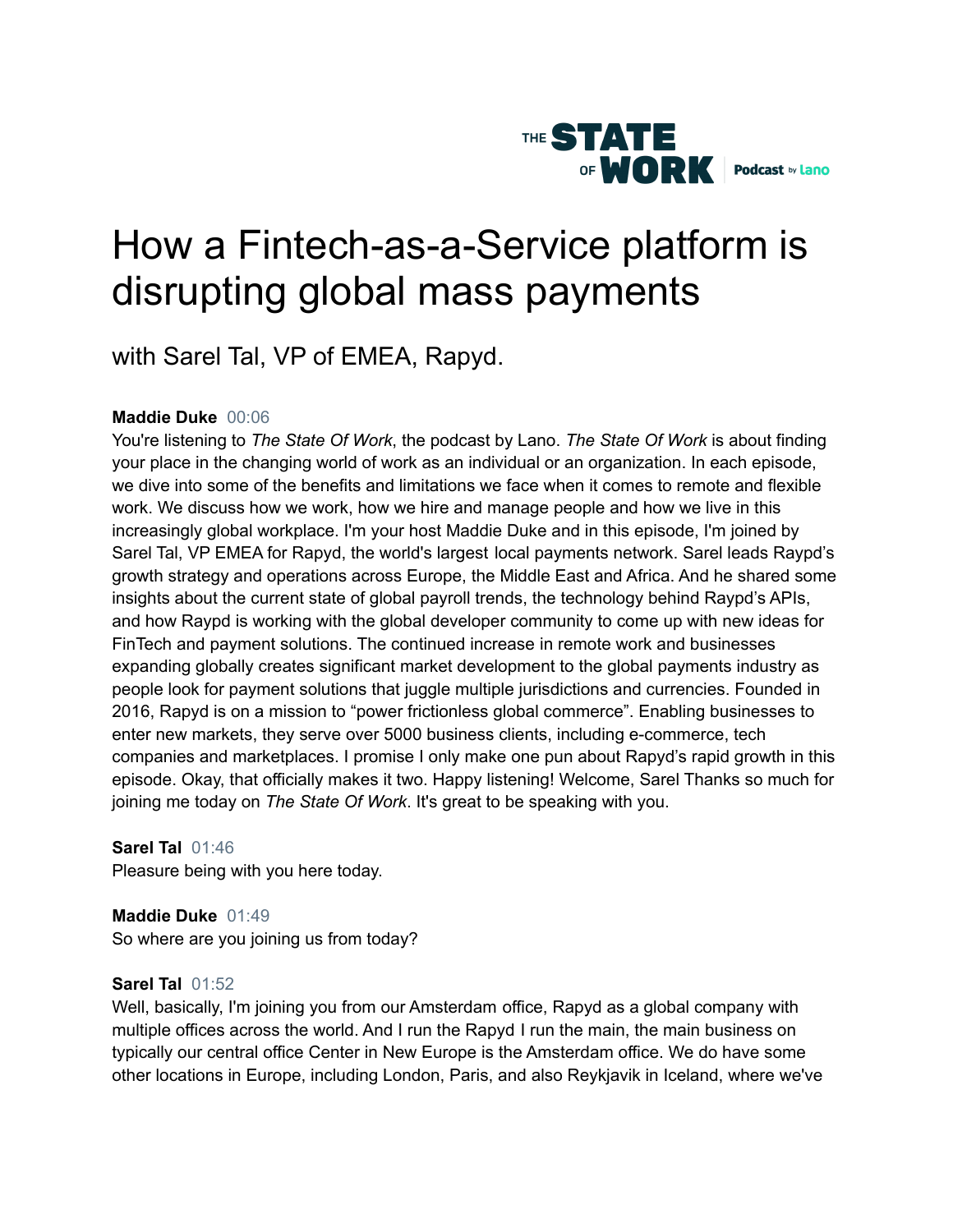recently acquired a local credit acquiring company and we have a relatively large facility there as well.

## **Maddie Duke** 02:26

Great, it sounds like things are moving "rapidly", sorry. Indeed, in your position, you said you cover, kind of, the EMEA area. So you've got the Europe, the whole of Europe, Middle East and Africa in that region. You know, you've got quite a distributed team there in a number of different time zones, I'm sure you've got, like, management teams and things that are all working in different countries and offices around the world. Like, what's your experience of working with distributed teams? Is it something that you kind of just fell into an embrace through your career? Or is that something that you've had to kind of adapt to with Rapyd?

# **Sarel Tal** 03:08

No, I think all of I think all of my career, was kind of international working with international teams and started out as an electrical engineer working for Motorola out of their Tel Aviv office where my team was actually in Schaumburg, and in the US. So, you know, really used to work with global teams when I was the CEO of Voltaire, which was an Israeli startup. We had offices in the US. Yeah, you know, so I've been involved in global operations throughout my career. Obviously, last year, this last year was a completely different challenge when managing international teams. Prior to this, we used to travel every week and meet the people and you know, for the last year and a half, we, we physically did not meet, you know, most of the teams

## **Maddie Duke** 04:08

Usually have all teams come together for an event, you know, once a year or so, or is that something Rapyd does?

# **Sarel Tal** 04:15

Rapyd does - we do have an annual company event, where all employees get together for like, an off site, where everybody meets or for a few days of fun and some business and get to get together and some training. We do have quarterly management meetings, physical meetings around the world, obviously. You know, we did not have one until a few weeks ago, so we did not meet as even as a management physically meet for like your four months, I think.

## **Maddie Duke** 04:48

When that comes together in the end, and you finally got everyone in 3D, right in front of you takes a moment to get used to right?

## **Sarel Tal** 04:56

Yeah, it takes more than a minute. There are also people that have joined the company and have never met the rest of the team, which is a big challenge. Or what is probably one of the biggest challenges of onboarding new employees and especially new management during this last, you know, 14 or 16 months?

## **Maddie Duke** 05:17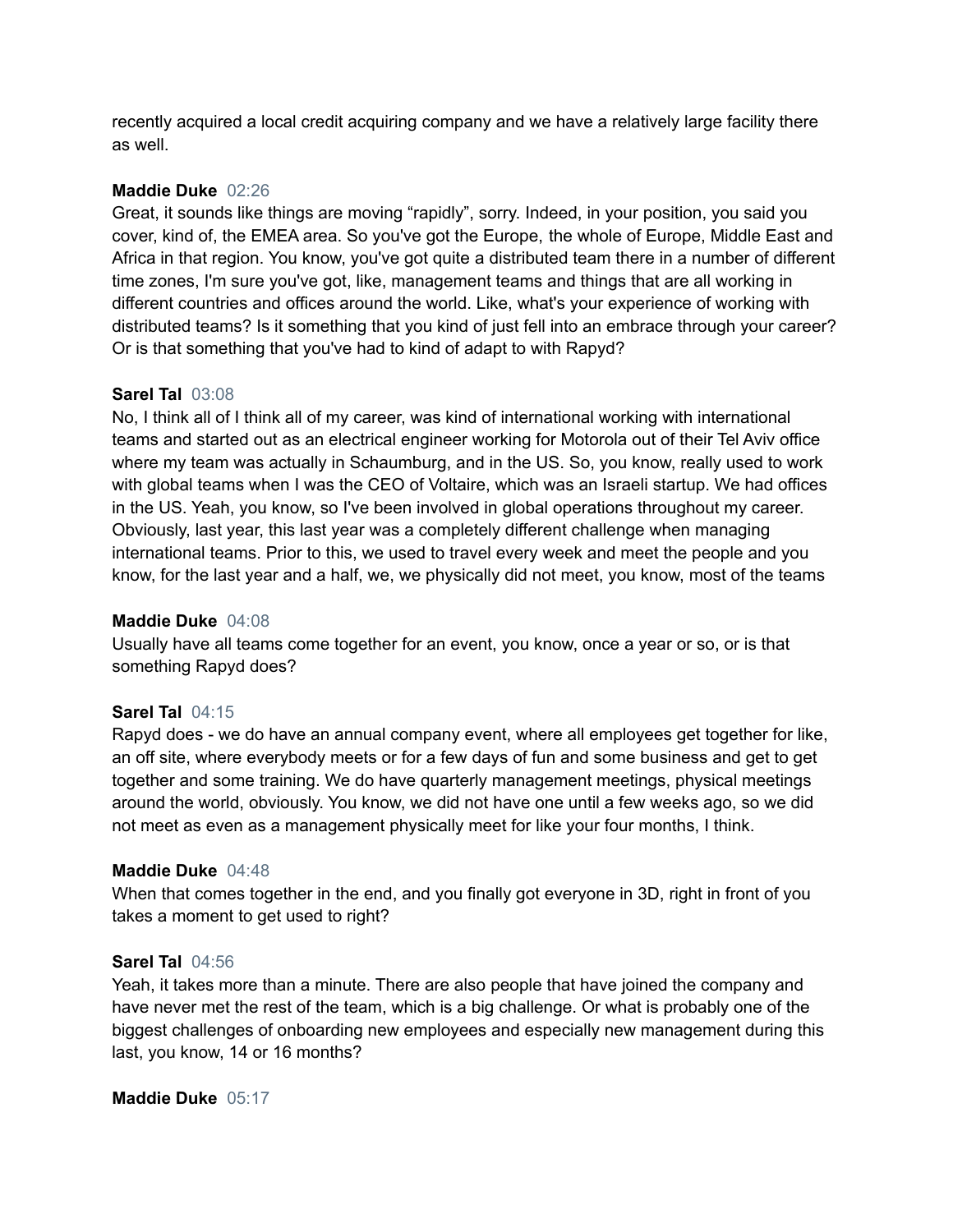Yeah, definitely. That is something that a lot of different businesses and leaders have been facing recently, isn't it? Um, so before, I really want to talk to you today about obviously Rapyd and how Rapyd is enabling global business growth and providing solutions. Could you give us a quick intro to Rapyd what, what Rapyd is as a business and your role there?

## **Sarel Tal** 05:42

Sure, happy to do so. So Rapyd is authentic as a service provider, or probably more modern named today, although Rapyd is just a five year old company. But I think the common term today is embedded Fintech or we support embedded Fintech and Rapyd enables global businesses to collect, hold and disburse funds across the world. So any financial service a global company would need instead of going out and sourcing these services from multiple providers across multiple jurisdictions, multiple regulations, different integrations, and then running all of these contracts have these fund flow reconciliation of the funds across multiple providers. Rapyd provides this under one agreement, one API, on a global basis. So we can collect funds in all available payment methods across the world, or at least most available payment methods across the world. Anything ranging from cash to cards, to vouchers, wallets, whatever have you. We can hold funds under our own regulations, or partners' regulations in different parts of the world. For businesses and for consumers, and we can disburse funds, we can pay out using all of the payment methods I've, I've mentioned earlier across the world. So basically, we are in the funds flow, we touch the money. But you can access all of our services or our customers can access all of our services, we are via one API, where on one hand, that technology platform, just like AWS, you know, for the IT world, but because we provide these services on you know, in the Fintech space, we're also regulated, we also touch the money, and we can, you know, collect hold and and disburse on your behalf, we do not we do not provide services to consumers, or customers or business customers. And we are, I would say a white label provider for them. So their customers even, you know, regardless of their business customers, or consumer customers will not actually see Rapyd in the front, or they will interact with Rapyd and, you know, on the back stage, but, you know, Rapyd is a white label provider to our business customers.

## **Maddie Duke** 08:03

So, Rapyd basically does all that legwork of everything that's involved in the backend of setting up a payment system in another country, and how many and sorry, and then then integrates seamlessly with whatever the other business providers product is.

**Sarel Tal** 08:23 Yep.

#### **Maddie Duke** 08:25

How many countries and currencies and things is Rapyd operating in at the moment?

## **Sarel Tal** 08:28

We typically cover the whole world. I think we support something like 40 plus maybe 50, active current currencies in terms of collecting and disbursed currencies. That's, you know, the main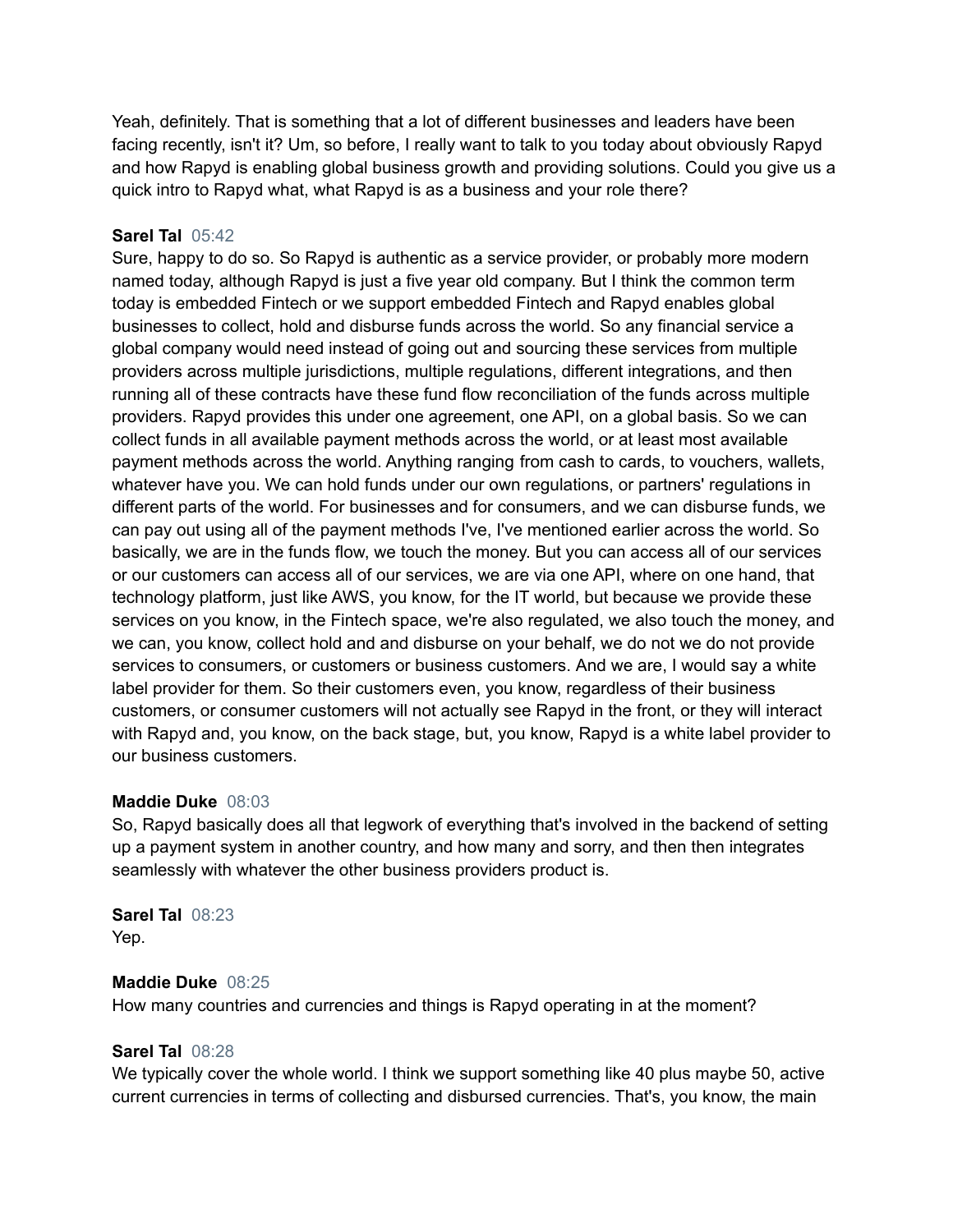currencies that most customers use, we can support more, if there is a need, and then we add more currencies. But typically, we cover the whole world, in many places, this is direct capabilities, directing countries capabilities, in some places, we work with local partners to access these markets depends on the size of the market, the business opportunity, the use cases, and so on.

#### **Maddie Duke** 09:12

Yep. And so just to kind of give an example of how one business might use Rapyd, I'll take Lano as an example, being able to utilize and integrate with Rapyd's products allows learners to grow their offering and offer new products and solutions to Lano's clients.

## **Sarel Tal** 09:31

Lano is a perfect example. I think of a customer you know, in a specific business vertical that is using Rapyd and you know, just looking at the things that Lano and and people in that space are using Rapyd, you know, they're using multiple of the Rapyd services across multiple jurisdictions. Starting from the collection side where and again, for people that don't know Lano Lano is a payroll provider. They enable employers to pay their global workforce. So from a just a financial part of the Lano business, Lano business in itself is, is very complex. And this is the core of the Lano offering. But in the places where they needed to interact with the real world financial systems, this is where Rapyd comes in. And instead of Rapyd now going and building that additional capability and services and know how and regulation into their system they consume that from Rapyd, as I've explained earlier. So typically, in the Lano use case, or a payroll provider use case, they need to collect funds from the employers in multiple jurisdictions, multiple currencies, and Rapyd as an enable them with a set of virtual accounts, virtual bank accounts, virtual IBANS, for example, in Europe, that they can issue for each one of these employers. So basically, the employer will have a designated bank account that they send the money to, on the lateral side, what they what this buys, Lano is very easy reconciliation and the difference because the normal way is for Lano to have a bank account and their customers send money into Lano, this lands into their bank account, and now they have to go through, you know, hundreds of payments and identify what payments belongs to what, whatever their customers that have paid them, there usually are value differences because of cost. Because it affects cost. So reconciliation becomes a big issue. The way that we set it up for them is that they have designated accounts for each one of the paying employers. So once the funds land in the account, they immediately know who these funds belong to. So there's actually real time automatic reconciliation for funds that's on the receiving side. Now, if that employer has employees and 10, or 15, or 20 countries, Lano needs to, would have to build these routes into these countries to be very cost effective to make sure that the the money comes in and is not blocked on the way because of different screening and different rules and different regulations, that it comes in the right currency proper FX rate that, you know, their their, their customers are paying the best rates that are available to to move these funds across the multiple currencies. And that it's also very fast. Sometimes international bank transfers can take days and sometimes more than a few days to receive an employee's usually, you know, expect to get their payments on time, immediately. So by using Rapyd and our ability to just disburse all of these funds, in the local currencies, enter the local payment methods. We solve all of these issues of,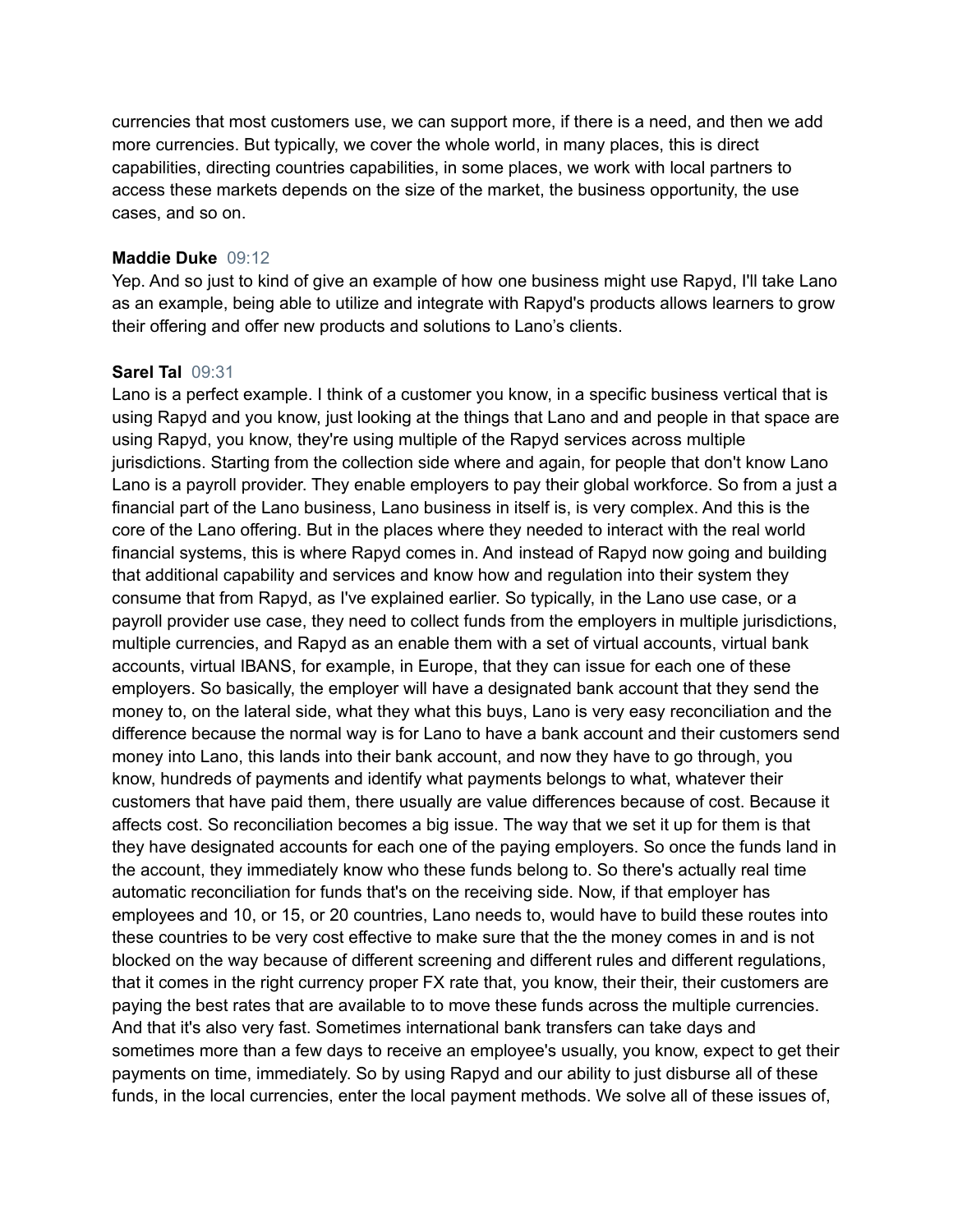you know, the cost of the transaction, the time of the transaction, and, you know, the and making sure that the transaction gets there on time, and it's not blocked, it don't get lost, on the way like many international cross border transactions end up.

#### **Maddie Duke** 13:19

Yeah, it makes it so much less complicated on the payroll side, that's for sure. And so, you know, you mentioned a few of the challenges that Rapyd solves for that kind of use cases, the payroll use case, the reconciliation time costs, what are some other you know, aside from payroll, what are some other big use cases for Rapyd product and and what challenges are they providing solutions for?

#### **Sarel Tal** 13:48

Just to stay maybe for another second, on the payroll side, because the services can go further than this. If you look now, on the employees, sometimes these employees work for, you know, in the gig economy, or a remote workforce, they work for multiple employers, so they need to collect the funds from multiple employers. Sometimes, you know, they don't even have a bank account in the country. So what Rapyd can do in that case is hold an e-wallet for these employees, where they can collect their funds from the employer or multiple employers into that, that wallet, and then Rapyd can issue a debit card on top of that wallet and enable these users to use the debit card to get to use to access the funds or locally through an ATM or paying the supermarket or whatever they need to do.

#### **Maddie Duke** 14:46

That's a huge, I mean, that's a huge bonus for people that are working from many, many international clients all over the world.

## **Sarel Tal** 14:55

Right. So this is on this specific vertical. You know, other verticals are the logistics aware, you're a logistic company, and more even a logistics marketplace and you connect our shippers and and buyers and sellers. And you want to build a marketplace where people need to load up funds and pay multiple providers, sometimes through an escrow facility, because you only want the payment to be actually paid when you know the ship has arrived, or the parcel has been delivered or maybe inspected before it's delivered. So all of these services can be managed on top of the the Rapyd marketplace platform where a marketplace orchestrator can onboard the sellers, the buyers, the shippers, the logistic company, and move the funds, again, all through the API between these accounts are just as another example.

#### **Maddie Duke** 15:57

So have things changed pre-pandemic to now in terms of the number of companies that are looking for these kinds of solutions, or perhaps in the way that Rapyd is able to facilitate this product?

**Sarel Tal** 16:14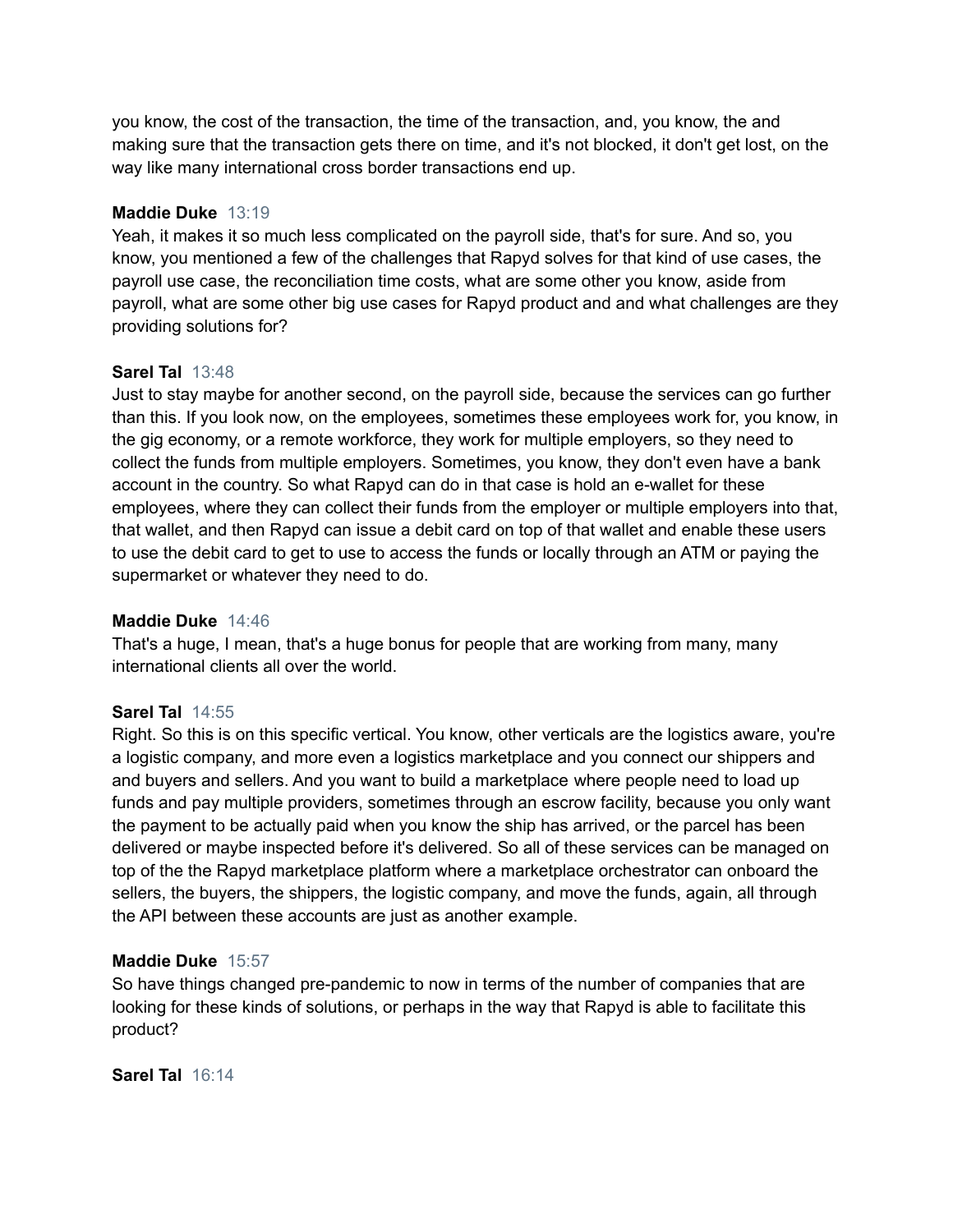Yes, I think there's two main trends that we're seeing. One is obviously, more business and more commerce and more transactions have moved to the online. And businesses that have never been online, are now online. And these businesses, you know, they probably have their own technology stack built around their core business, but now they needed to integrate into the global financial systems. Previously, they were maybe focusing on their own market integrated into a local bank account, kind of acting very locally. And now a lot of these businesses found that there is great opportunity for them to act globally. So moving this, you know, making this switch from acting locally to acting globally is something that Rapyd can accelerate for them. very significantly, it's almost important impossible for even a large merchant to build their global Fintech infrastructure on their own, it just doesn't make sense. So this is one thing that that changed. And the other thing is the world has kind of started to accept, you know, the use of APIs, the use of technology platforms. And on the Fintech side, this is where embedded FinTech comes in. So it's okay now for a business to focus on what they do. And use APIs to connect to dedicated services. You know, people connect to be CRM services through an API into, you know, to Zoom through an API and to other services through an API. And the same way they connect to Fintech services through an API and consume this. And it's okay for you to focus on your core business, and consume these services at a very cost effective manner, on a global basis, you can look at it from the other side. And that is, it's your business and your financial infrastructure, we've focused, let's say, on North America, you could almost, you know, it was very hard for you to expand into Europe, on your own. But now, given the capability that a company like Rapyd, you can immediately expand into Europe. So Rapyd is an enabler for many of these businesses to expand their business globally. So it's not that we are only supporting global businesses, but we are also enabling local businesses to go global. Some of our large customers were very large, I would say, European customers, which identified opportunities outside of Europe. You know, and without Rapyd, it would have taken them years to build their Fintech layer of, you know, to penetrate into Latin America or to penetrate into Southeast Asia, connecting into Rapyd they immediately get access to all of the financial services across these regions.

#### **Maddie Duke** 19:20

Yeah, and I mean, just to quickly bring it back to the way Lano uses that is that what that does is it enables Lano to access that huge network. Then couples with Lano's product, which is, you know, compliance and payroll services, where people can then hire remotely and pay remotely because of what Rapyd's able to help Lano offer.

#### **Sarel Tal** 19:46

Yeah, I think in the Lano case, in many other cases, we actually kind of break the chicken and the egg dilemma. Because if you look at a payroll company and one of your clients has 1000s of employees and In Europe where you can pay them easily, but they also have 20 employees in Indonesia and three in Sri Lanka. Now if you want to support them, you need to support you know, these three employees in Sri Lanka. Now, you as Lano need to build that capability. But it doesn't make sense to build it for three employees in Sri Lanka. But if you don't do it, you don't get the large customer in Europe. So for customers like this, we're actually a significant enabler for them, not only to win the business outside of their core countries, but also to get the core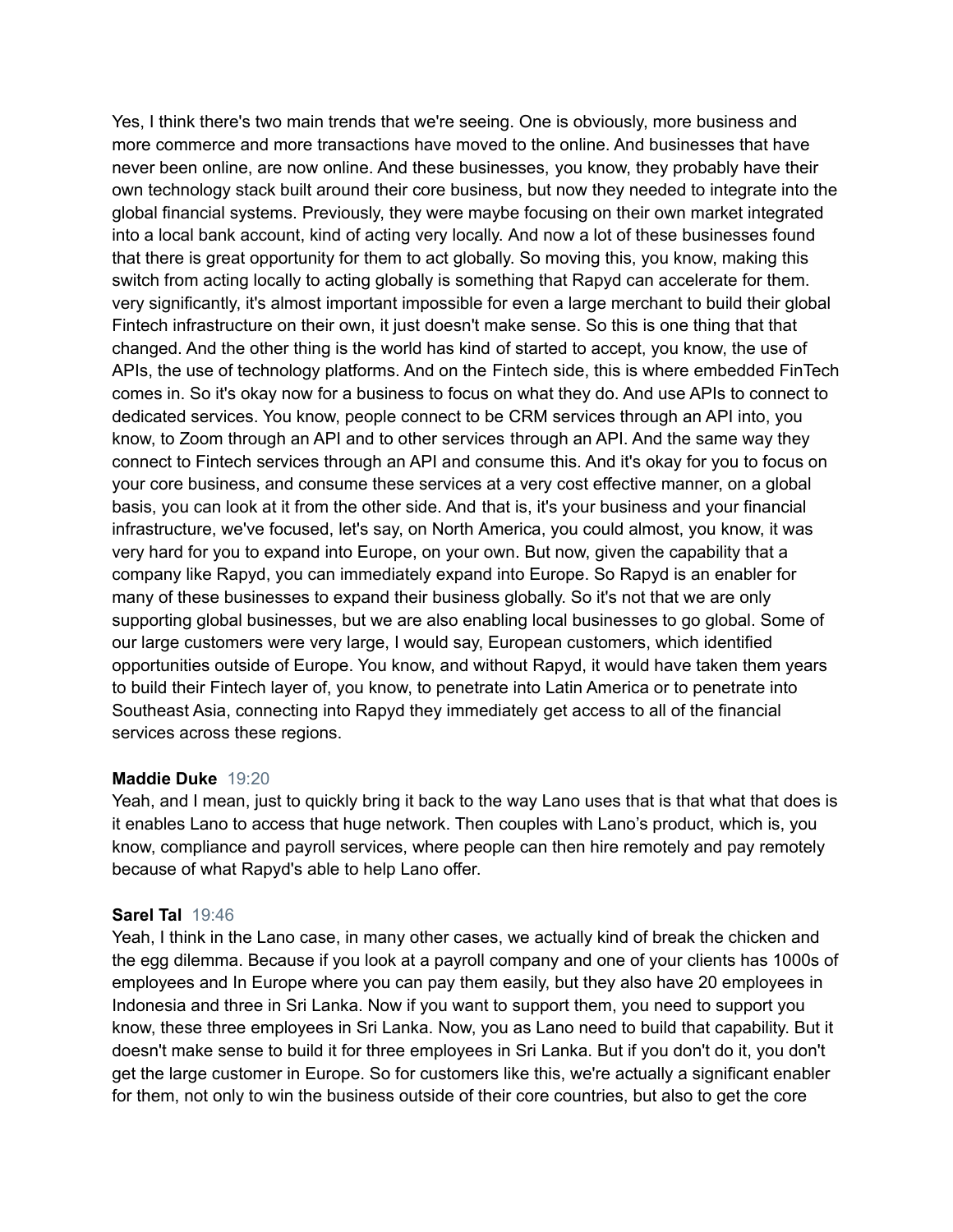business in their core countries because otherwise, that provider would look for somebody that can support Europe and Sri Lanka and Indonesia.

## **Maddie Duke** 20:46

Pay your global team in local currencies. Lano has partnered with Rapyd to bring the world's largest local payments network to you. With Lano wallet, local payments are free in over 50 supported currencies. And you can save up to 2% on exchange rates compared with traditional banks, approve and pay invoices for your global team in just a few clicks. Head to lano.io for more information.

I'd love to talk to you as well about your Rapyd global developer community. And I understand you've got a hackathon on at the moment. Can you tell us a little bit about that?

## **Sarel Tal** 21:27

When I was describing Rapyd earlier on, I think or at least I should have used the term that Raypd is is an API platform. It's a technology platform, while Rapyd also provides Fintech services. But the core competencies of Rapyd is the technology platform that enables people to integrate into Rapyd and through Rapyd into the local capabilities. And one of the things as a technology company, it's important to us to be developer-friendly to build our services and APIs and sandbox environment to support the needs of the developers on a global basis. And we're spending a lot of energy on that. On the other hand, there is a lot of know-how out there with the developer community that they can use, then the Rapyd capabilities and build solutions, you know, search services that they can then offer to their clients on top of Rapyd. So there's a win-win situation of Rapyd working with the global developer, environment or community to get them all, you know, knowledgeable on the Rapyd API capabilities on the Rapyd infrastructure with Rapyd can support them in places where they need to build Fintech related services. And this is where the hackathon comes in. Enabling developers across the world to team up, integrate and get familiar with the Rapyd capabilities, build their own solutions, and on top of that, and on the way, win a small, small prize.

**Maddie Duke** 23:16 What's the small prize?

**Sarel Tal** 23:19 In the name of small prizes, Rapyd's is a Porsche.

**Maddie Duke** 23:20 Nice.

**Sarel Tal** 23:21 Yes.

**Maddie Duke** 23:22 Lovely.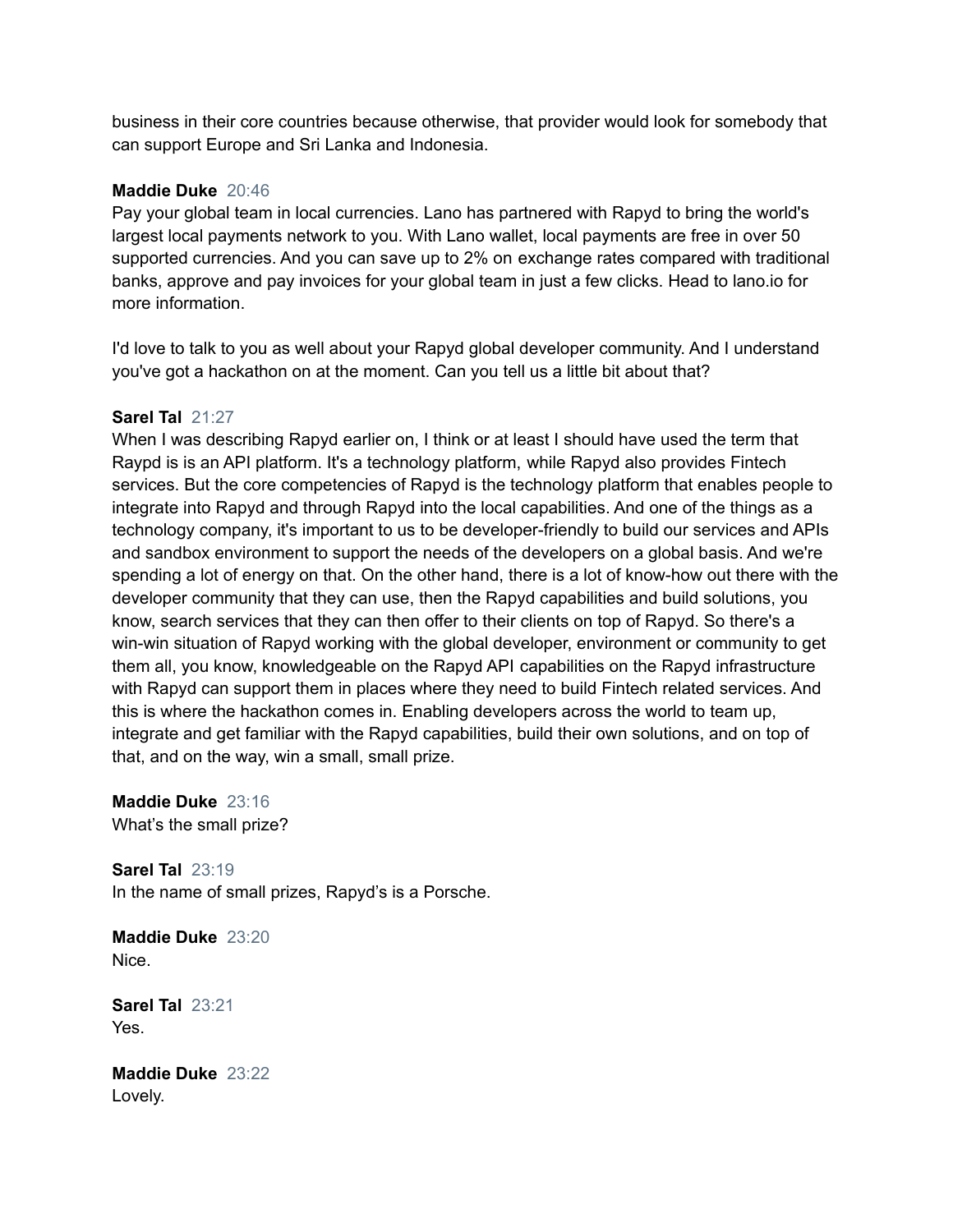#### **Sarel Tal** 23:23

So we see a lot of excitement across the global developer community to join forces and, and win a Porsche.

#### **Maddie Duke** 23:32

What a great way to, kind of, reach that that wider global community,

#### **Sarel Tal** 23:37

It is open to anyone around the world. We spend a lot of time and effort in building this there is a specific team and on Rapyd, which runs the developer community, and they're committed to this community. And they have built this on it on a global basis. So you know, it's, it's a task force inside Rapyd that is focused on on this mission, it's not something that we do, you know, on the way, or by the way. It's an ongoing commitment by Rapyd to the global development developer community. This is just the starting point, it's nowhere near the end point. And it's the beginning of a new relationship with the global developer community.

#### **Maddie Duke** 24:20

What we'll do, as well as we'll link to the details of the hackathon on our podcast landing page, so if anyone listening wants to have a look and see what it's all about, they can also head there.

**Sarel Tal** 24:34 Super.

## **Maddie Duke** 24:35

So it does sound like Rapyd is expanding quite quickly and you know, growing globally as an actual company. You've obviously seen a huge amount of growth in the last five years since the start and continuing to grow. Is Rapyd hiring at the moment and what does that look like for Rapyd?

#### **Sarel Tal** 24:54

Rapyd we've announced a very large series D, are at the beginning of the year. So we're very well funded to move to move forward with targeting around 500 employees by the end of the year, which is a very aggressive task, a good part of that as r&d, but there's also many positions open for for sales, for sales, development, representatives, marketing, Product Marketing, relationship managers across the globe, were recruiting in any report recruiting in APEC in Singapore, we have a very large facility, our recruiting in the US, we have a large office in Mountain View in California, another office in Florida. in Reykjavik in Iceland, we're recruiting developers, sales, product managers. So there's multiple open positions. If anybody listening to this podcast is interested, they're invited to visit the Rapyd website, and there is a nice section about recruiting. Looking forward to seeing great talent joining Rapyd.

#### **Maddie Duke** 26:03